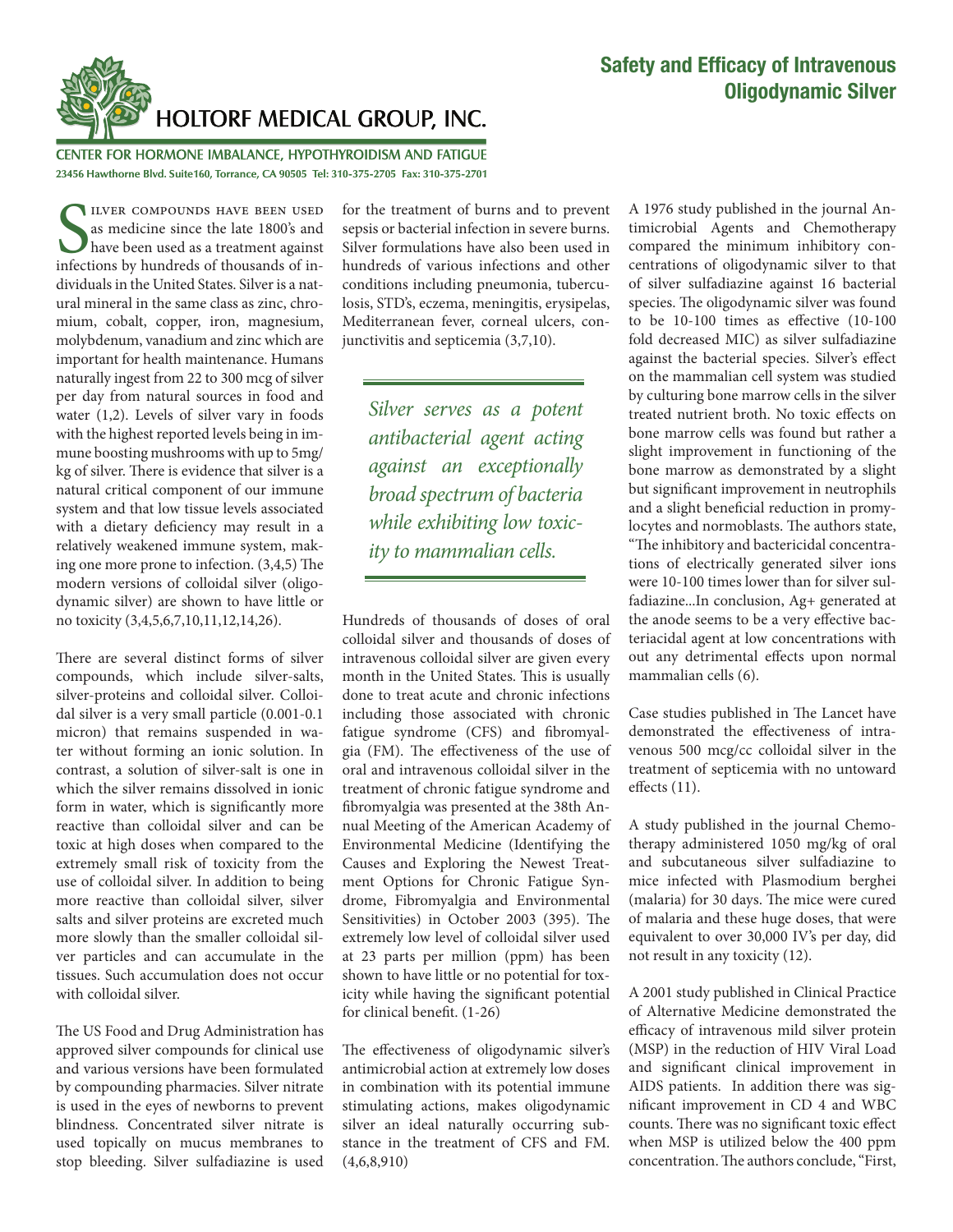## *Figure 1*



AP's results may be even more dramatic than shown (solid line), as the maximum limit of detection of the instrument is 750,000 RNA copies/ml. Assuming a linear drop in viral load from 1 December 1997 to 8 January 1998, projecting backwards yeilds a possible maximum of 1,400,000 RNA copies/ml (dotted line). The actual load was certainly somewhere between 750,000 and 1,400,000 copies ml, probably closer to the higher number.

IV MSP 400 ppm appears to be a safe, effective virucidal agent in HIV-positive patients…most important, is the apparent ability of MSP to dramatically reduce the viral load and cause clinical reversals of rapidly deteriorating patients with HIV. Although the optimum dosage and frequency of infusions has not been determined, 1-2 infusions weekly appears to be a safe and effective regimen (3)."

Numerous studies have demonstrated that there is a total lack of toxicity related to the use of modern silver colloids even in doses that are over tens of thousands times normal standard doses (6,11,12,13,14). As stated in the review of oligodynamic silver by Rentz published in the 2003 Journal of Nutritional & Environmental Medicine, "There is no known toxicity for Oligodynamic Ag+ in humans (10)."

In the CRC Handbook of Chemistry and Physics (80th edition) 2000, it states, "Silver has germicidal effects and kills many lower organisms effectively without harm to higher animals (24). Another study published in 1992 in Biochemical and Biophysical Research Communications also demonstrated silver's effectiveness against HIV with an absence of toxicity and that silver is only toxic to bacteria and viruses and not to human cells (13). A 1993 study tested bacterial resistance in 409 strains of bacteria. No resistant strains were found including methicillin-resistant Staphlococcus aureus and Acinetobacter spp. (16)

A study published in 1998 looked at the effect of silver ions on potentially pathogenic bacteria E. coli.B. The authors state, "At relatively low concentrations, the silver ion was inhibitory to the growth of E. coli, showing a rapid killing activity and a prolonged post-agent effect…Silver serves as a potent antibacterial agent acting against an exceptionally broad spectrum of bacteria while exhibiting low toxicity to mammalian cells.

Since silver therapy is of significant clinical benefit in the control of bacterial infections, various forms of new agents containing the silver ion…have been developed over the past decades in medical, biological and pharmaceutical preparations…with the rise of antibiotic-resistant bacteria, silver is re-emerging a modern medicine because all pathogenic organisms have failed to develop an immunity to it (17)."

A review article regarding colloidal silver was published in the The Lancet. Although this is certainly an old article, it is very interesting. It discussed the truly remarkable results of colloidal silver in the treatment of infections. With the advent of antibiotics, colloidal silver fell out of favor despite no reported significant toxicities of colloidal silver. As there now has been increasing problems with antibiotic resistant bacteria, the interest in colloidal silver is again increasing. There has been no reported development of resistance to colloidal silver by bacteria (4,6,10,12,16).





Drop in Viral load of RC following MSP treatment. Results are much less dramatic than AP. It would have been interseting to have tracked him further. Unfortunately, RC (like other subjects in this series) discontinued treatment after he no longer felt ill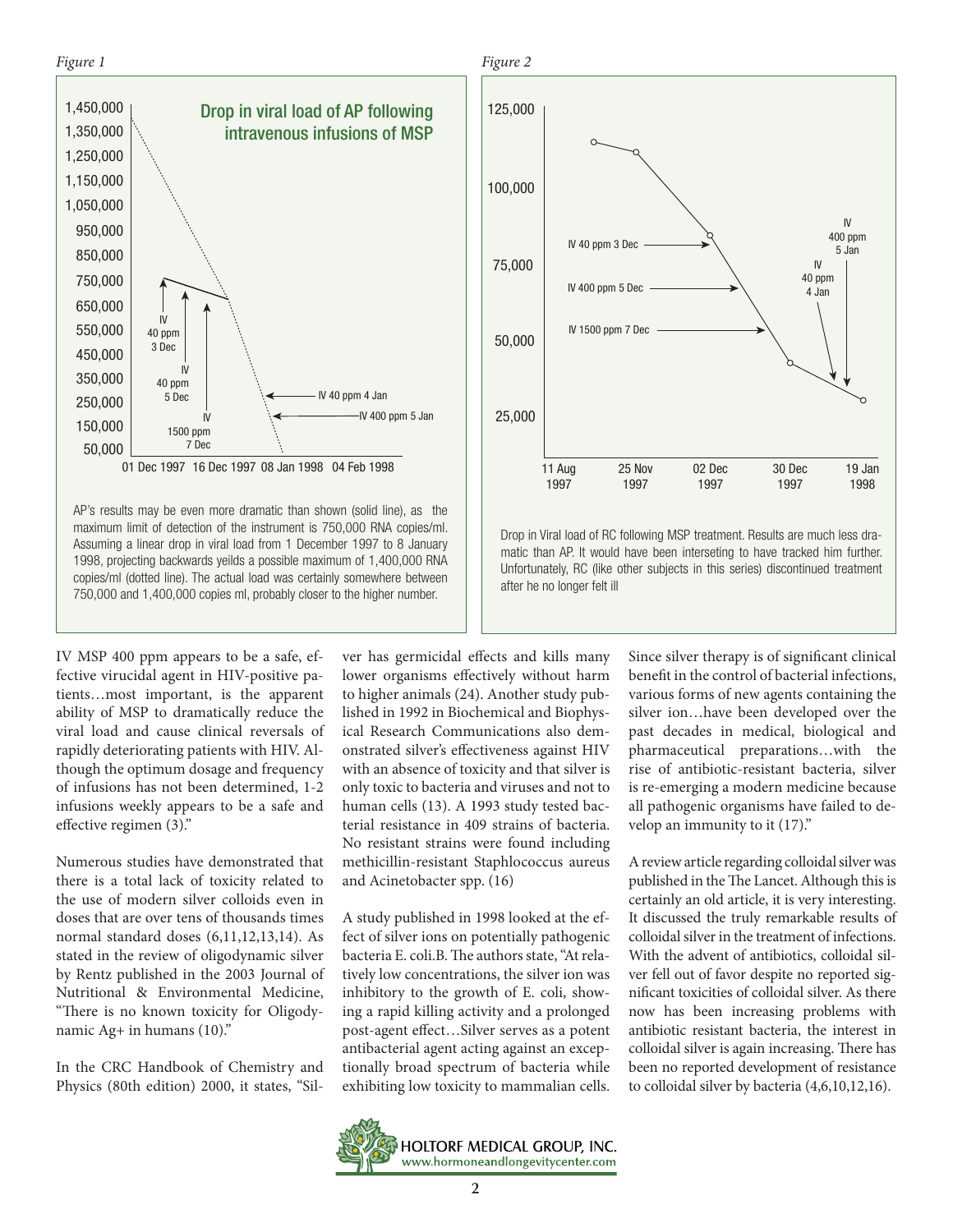An excerpt of this Lancet article:

*Speaking generally, the colloidal metals are especially remarkable for their inhibitive action in infective states— septicaemia and pyaemia. This action has been shown to be due to their stimulating influence on phagocytosis and to their destructive effects on micro-organisms and their toxins as shown by the immediate fall of temperature and the subsi¬dence of the constitutional symptoms of intoxication.*

*Similarly, the colloid products can be injected, in accordance with the indications, into the spinal canal (cerebro-spioal meningitis) and the serous cavities (pleurisy, timpyt-ma, in.) or applied locally to the surface of diseased mucous membranes. Their introduction into the circulation is followed in a few boors by a sharp febrile reaction for which we must be prepared, but which soon gives place to a marked and durable fall of temperature associated with remission of the general and local symptoms.*

*The colloidal metals have been extensively employed in acute inflammatory infections of the lungs (pneumonia and broncho-pneumonia) and pleura (pleurisy and empyema). The injection is followed by a marked change in the opsonic index (positive) and the crisis in pneumonia is notably precipitated. It is indeed in the treatment of inflammatory affections of the lung and pleura (and in puerperal fever, vide infra) that the electric colloids have yielded the most brilliant results. In addition to the intravenous or intramuscular injections, eleotrargol has been introduced into the pleural cavity in presence of pleurisy and empyema, apparently with much benefit.*

*In puerperal septicaemia (puerperal fever) and peritonitis whether consecutive to labour or as the result of appendicitis the most remarkable effects follow the intravenous injection of these colloids; Indeed, in some instances the patients have been rescued from apparently inevitable death.*

*Even more interesting are the results obtained in acute meningitis and in epidemic cerebrospinal meningitis. In the latter electrargol can be employed either alone or in con¬junction* 

*with the serum treatment. The injection is usually intravenous, but in severe cases it should be made directly into the spinal canal so as to obtain immediate effects.*

*It will be seen that the action of the metallic colloids it not limited to any particular variety of microbial infection, but extends to most.*

*A glance at the bibliographical notes will show that these remarkable results have not been obtained by any one observer or group of observers, nor in any one country. They are daily being placed on record in medical literature all over the world. In view of their daily increasing field of usefulness it can hardly be doubted that a new and interest¬ing chapter has been opened up in contemporary therapeutics by the introduction of the colloid metal.*

*One point stands out prominently, and that is the absolute innocuousness of these bodies, whether injected into the veins or muscles or into the spinal canal. Injected into muscle they cause very little local reaction or pain, and the dose i) determined solely by the requirements of the case since they are devoid of toxicity (6).*

A study in the 1978 Journal of Bone and Joint Surgery demonstrated the effectiveness of silver ions in the treatment of osteomyelitis in patients who had long-standing osteomyelitis and had failed standard treatment with antibiotics and wound care. The authors state, "In twelve of the fourteen patients treatment was considered successful and in all fourteen patients (including the failure) treatment resulted in markedly reduced bacterial flora in the wound as shown by sequential colony counts. In no case were any undesirable side effects of the silver treatment apparent (4)."

The most studied potential toxic effect of silver is argyria, which is a semi-permanent blue-gray discoloration of the skin from silver deposition. This rare side effect with silver salts and silver proteins is not seen with colloidal silver. This has been shown to occur at much lower exposure levels than any other potential toxic effect of silver salts and proteins. Thus, the Lowest Observed Adverse Effect Level (LOAEL) as determined by the Environmental Protection Agency (EPA) reflects the lowest observed adverse levels to potentially be at risk for developing argyria. Thus, a person would have a visibly apparent blue-gray skin discoloration long before there are potential risks of any more serious toxic effects.

Argyria results from the deposition of silver in the dermis and the increased pigmentation becomes more pronounced in areas exposed to sunlight due to photoactivated reduction of the metal. Although the deposition of silver is semi-permanent, it is not associated with any adverse health effects. No pathologic changes or inflammatory reactions have been shown to result from silver deposition in the skin and it has been shown to not produce any significant physiological disturbance in involved organs or tissues other than cosmetic (18,19). Again, this effect occurs at silver concentrations hundreds to thousands fold less than any other toxic effects. Even then, this is an extremely rare side effect that can occur with extreme doses of the less soluble silver salts and proteins that were used in the nineteenth and early twentieth centuries, and is essentially impossible to occur with modern oligodynamic silver hydrosols and there has not been any reported cases despite its widespread use.

A 1935 study by Gaul and Staud involved the intravenously administration of the relatively insoluble silver arsphenamine. This form of silver is significantly more toxic and less soluble than colloidal silver, making it much more likely to cause argeria. This study demonstrated that there is a risk of argyria if the total dose exceeded 8 grams (15). This would be equal to 4000 IV's if the IV's contained the significantly less soluble and more toxic silver arsphenamine instead of colloidal silver. It may not be possible to get argyria with colloidal silver because of its significantly increased ability to be excreted.

In 1992 the EPA determined the Lowest Observed Adverse Effect Level (LOAEL) of silver salt compounds to be 0.014 mg/kg/ day or approximately 350 mg/year. This is the minimal exposure that would poten-